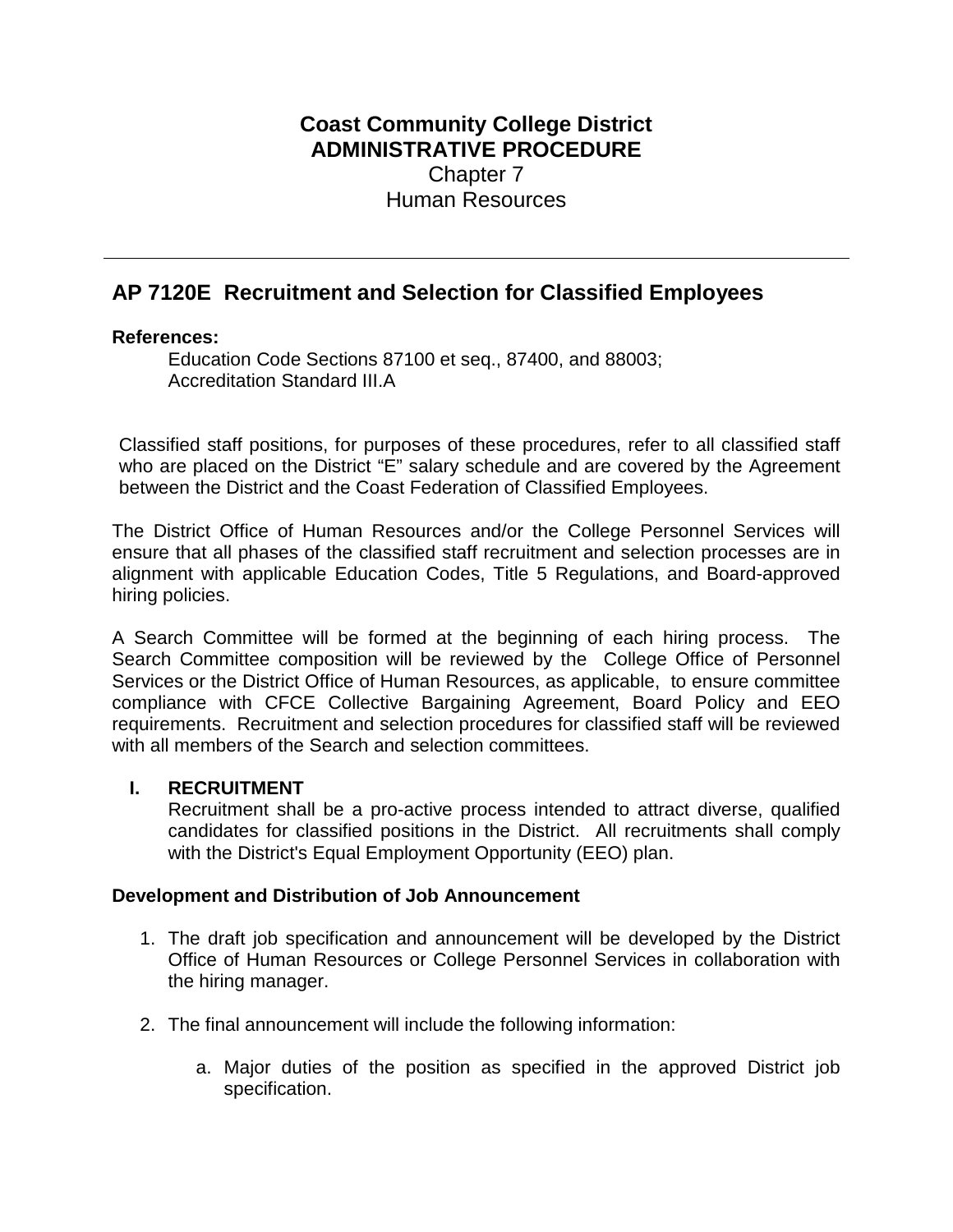- b. The minimum qualifications for the position including any job specific requirements mandated by law.
- c. Desirable qualifications of the position that clearly render the applicant better able to perform the job, and are bona fide occupational qualifications directly related to the job.
- 3. The College Personnel Services Director and the District Office of Human Resources will review the job description for accuracy, clarity, and consistency of duties with Board approved job specifications as well as legal requirements and District policy. The District Office of Human Resources will prepare and publish the final job announcement that will include complete information regarding the application procedure and requirements.

# **Voluntary Transfer Process**

Please refer to CFCE Agreement

### **Announcement of the Position**

The position, once opened, will be posted for a minimum of ten (10) work days.

All announcements will include a statement of the District's commitment to being an equal opportunity employer. Announcements will be broadly circulated in the following manner to attract a diverse applicant pool:

- 1. Full recruitment of open positions will be advertised using a variety of media outlets.
- 2. All positions open for full recruitment will be advertised on the California Community College Registry and the District jobs website.
- 3. Positions open for in-house only recruitments, in circumstances permitted under Title 5, will be advertised for a period of not less than ten (10) work days on the District jobs website.
- 4. Announcements for all recruitments will be circulated to District constituencies.

### **Application Requirements**

Applications, including all requested materials, will be submitted to the District Office of Human Resources, through the appropriate District job website.

1. A complete application may include the following: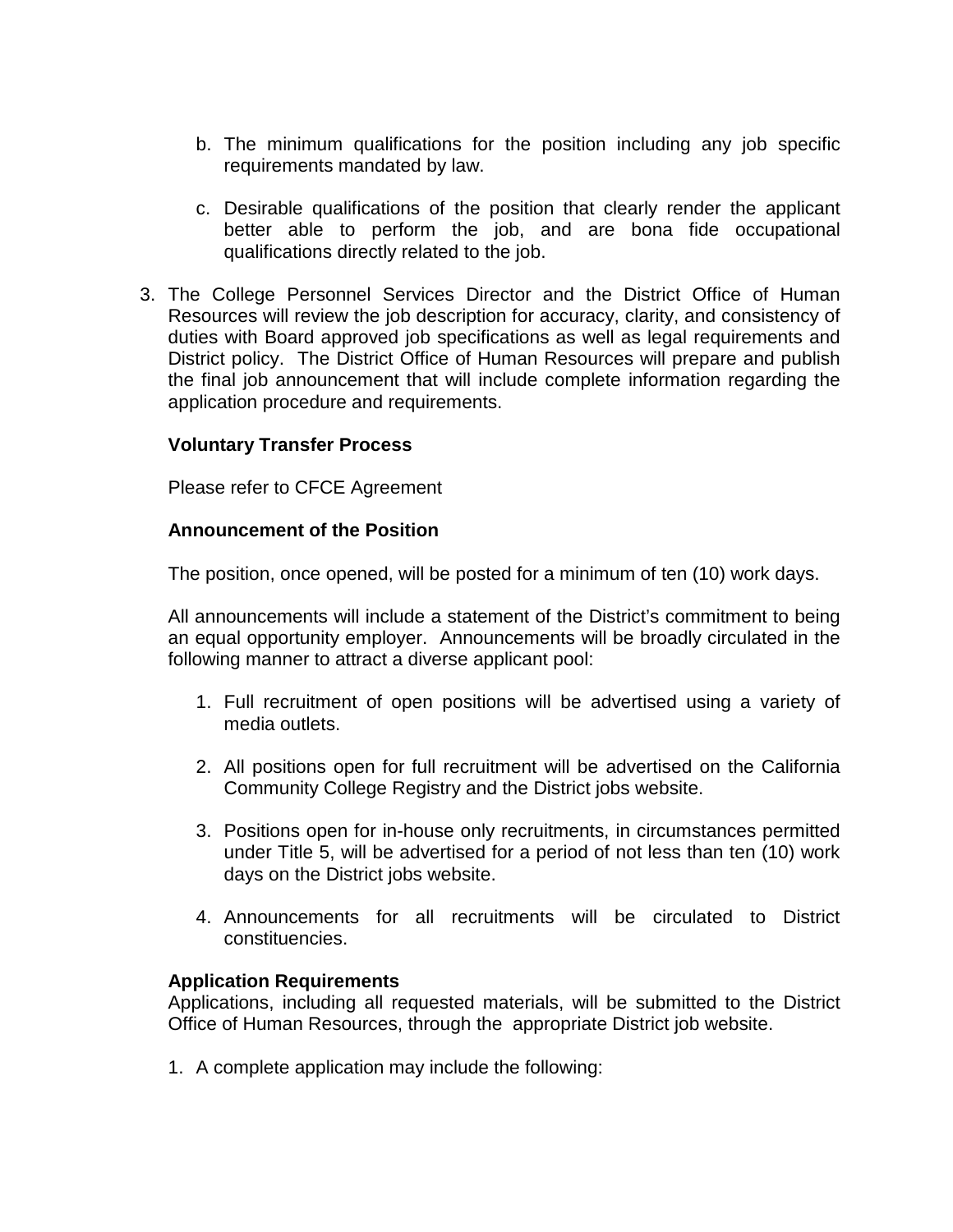- a. District application, electronically submitted by the applicant;
- b. Resume;
- c. Cover letter and/or Letter of Application;
- d. Additional documentation as requested, examples include the following:
	- i. Copy of official academic transcripts
	- ii. Official documentation of current licenses/certificates, as required for the position
	- iii. Answers to required supplemental questions
	- iv. Professional references
- 2. Applicants are solely responsible for ensuring that applications are complete when submitted. Materials will not be accepted after the closing date.
- 3. Applicants may seek assistance with the online process from the District Recruitment Office up until 5 p.m. on the posted announcement deadline date.
- 4. Applicants applying for more than one position must submit a separate and complete application for each position of interest.

### II. **SEARCH COMMITTEE**

The hiring manager will review the requirements for committee composition and will facilitate the appointment process of Search Committee members accordingly, with the guidance and assistance of the Equal Employment Opportunity (EEO) Recruitment Coordinator.

In accordance with CFCE Article 11.3E, Search Committees for classified positions shall include a proportionate number of classified employees to other committee representatives, meaning that no constituent group shall have a greater number of representatives than classified employees. Further, the Search Committees shall not include hourly staff and shall not normally include probationary staff. Selection of classified committee members shall be primarily on the basis of knowledge of the requirements of the open position.

- 1. All Search Committee members will be voting members. An EEO Recruitment Coordinator will serve as a non-voting advisor to the Search Committee.
- 2. In order to serve as a member of a Search Committee, a committee member must commit to participating in each phase of the process.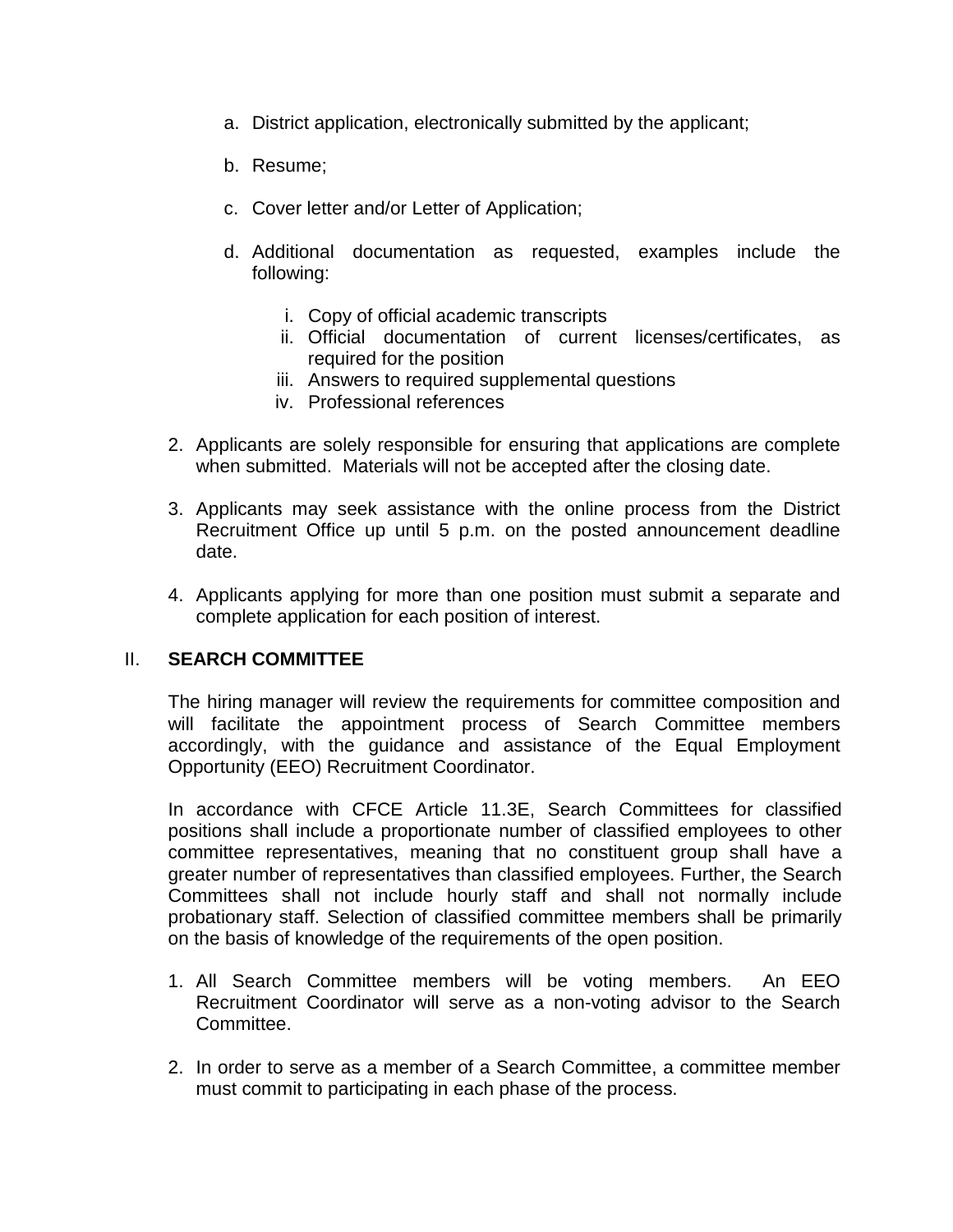- 3. Search Committee members will establish a search timeline to ensure a timely selection process.
- 4. In the event a committee member is unable to continue serving, no additions or replacements to the committee membership will be made after the interview process has begun.
- 5. Diverse Search Committees will be encouraged whenever possible.

The EEO Recruitment Coordinator will provide each member of the committee with a copy of the classified hiring procedures and training on the EEO laws and guidelines on or before the initial orientation meeting. All meetings of the Search Committee, including candidate interviews, will be scheduled with consideration for committee members' work schedules.

The Search Committee will review the list of applicants and be required to sign a *Confidentiality and Conflict of Interest Form* to ensure that all candidates will be treated fairly and consistently throughout the process. Pursuant to the District Nepotism Policy, all personal relationships with applicants will be disclosed to the EEO Recruitment Coordinator.

# **Search Committee Responsibilities**

Prior to review and consideration of application materials, the Search Committee, through consultation and approval of the College or District EEO Recruitment Coordinator, will develop the screening criteria, interview questions, and other assessments which may include, but not be limited to, at least one scenario question, and a job-related writing exercise, oral presentations, technology assessments or other performance indicators for use in evaluating candidates against the advertised job announcement. The Search Committee will be responsible for the following:

- 1. Support the District's commitment to the pursuit of diversity throughout the search process.
- 2. Elect a chair from among the committee membership.
- 3. Ensure that incomplete applications are not considered.
- 4. Adhere to agreed upon screening criteria, interview questions, and/or rubric of performance evaluations.
- 5. Examine application materials for evidence of applicant qualifications as advertised in the job announcement to ensure minimum qualifications for the position have been satisfied. (Can be examined by the full committee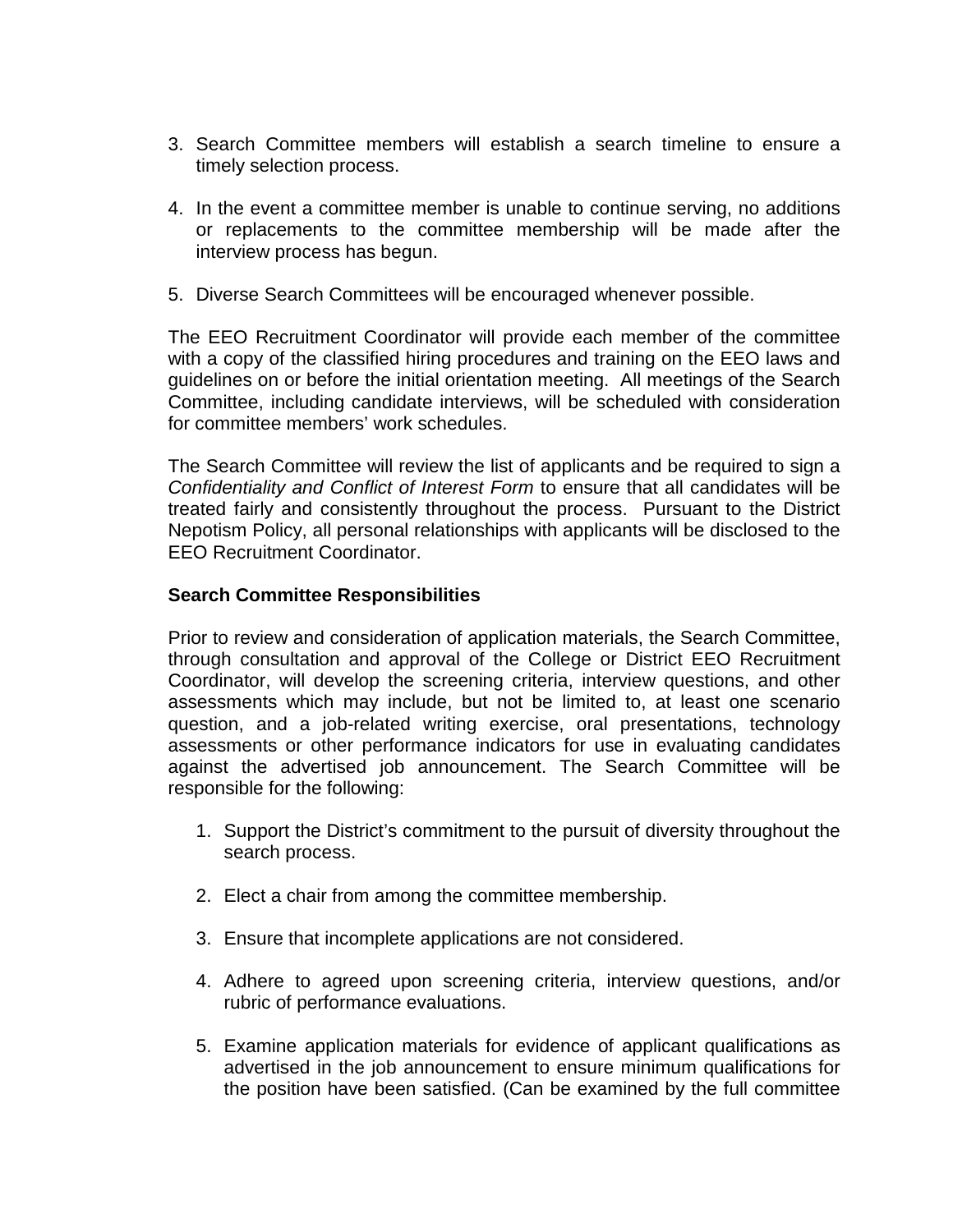or a subset, to include at least one classified staff member, as determined by the committee.)

- 6. Determine which applicants will be invited for an interview based on the cumulative results of the screening process.
- 7. Treat each applicant equitably and respectfully.
- 8. Preserve confidentiality and integrity during and after conclusion of the process.

Search Committee members will be afforded the opportunity to report process infractions and seek remedy as specified in the procedures.

# **Search Committee Chair Responsibilities**

The Search Committee Chair may be responsible for the following:

- 1. Assist the EEO Coordinator in scheduling and facilitating all meetings of the Search Committee.
- 2. Represent the interests, concerns, and recommendations of the Search Committee to the hiring manager and/or EEO Recruitment Coordinator.
- 3. Ensure screening and scoring materials are submitted to the EEO Recruitment Coordinator or designee.
- 4. Serve as the Search Committee's representative on the Selection Committee.

# **EEO Recruitment Coordinator Responsibilities**

The EEO Recruitment Coordinator will be trained in EEO regulations, serve as an advisor to the committee, and monitor the process but not participate in screening or rankings for the selection of candidates. To ensure compliance with Board Policy and EEO requirements, the EEO Recruitment Coordinator will be responsible for the following:

- 1. Assist the hiring manager with facilitating the appointment of committee members.
- 2. Provide training to committee members on EEO requirements including appropriate Federal and State laws, District Hiring Policy and Procedure, and Nepotism Policy and Procedure.
- 3. Assist with establishing job-related interview questions.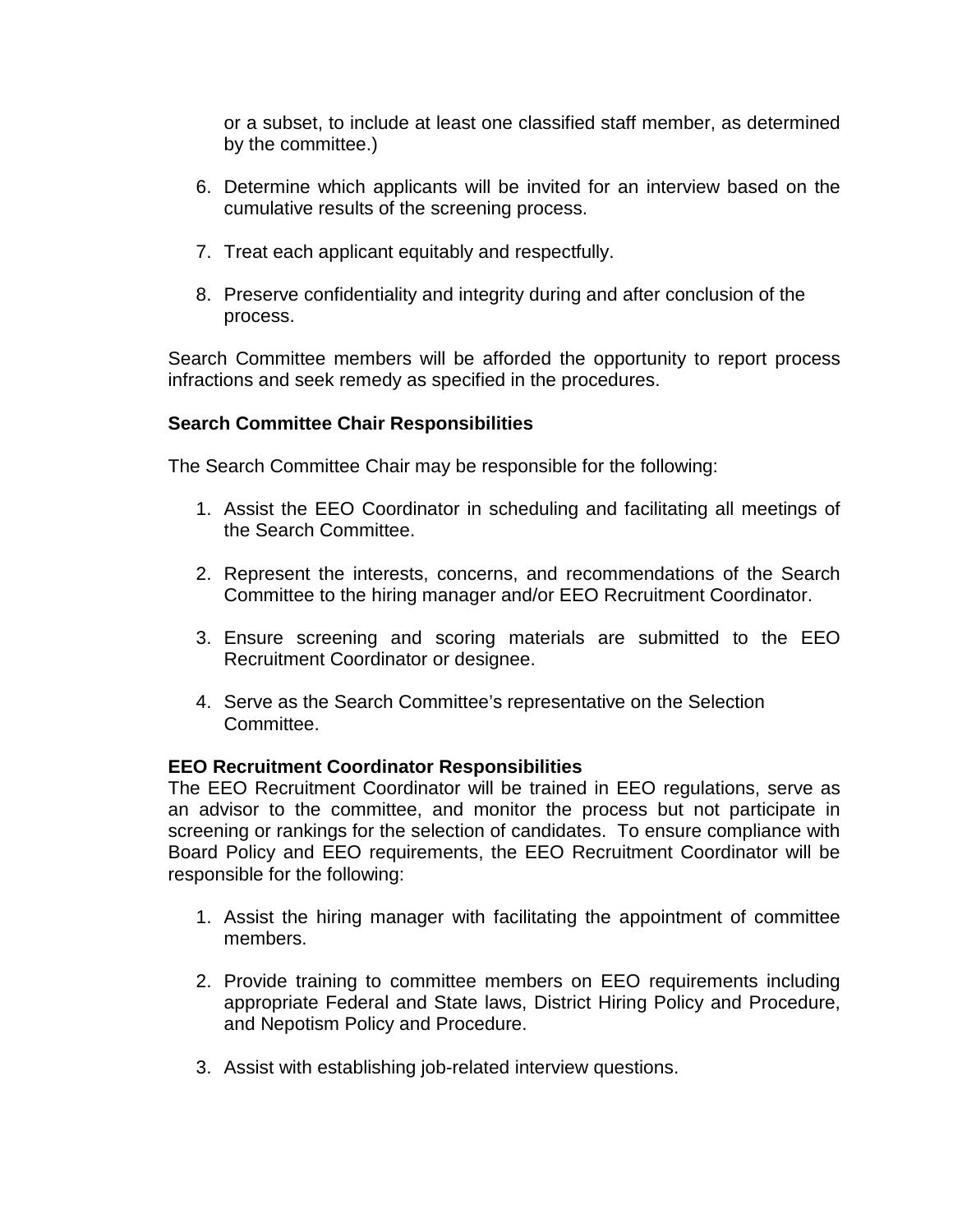- 4. Review and approve committee established screening criteria, supplemental questions, interview questions and/or performance assessments.
- 5. Ensure protocols for a candidate's presentation, writing sample, and/or other performance indicators are appropriate for the position and a scoring rubric is established.
- 6. Review parameters for conducting interviews and administration of jobrelated performance exercises.
- 7. Assist with establishing job-related interview questions.
- 8. Assist and advise Search and Selection Committees throughout all aspects of the hiring process.
- 9. Ensure all recommendations for classified staff appointments and salary placement are forwarded to the District Office of Human resources for recommendation to, and authorization by, the Board of Trustees.

# **Hiring Manager Responsibilities**

The hiring manager will be responsible for the following:

- 1. Request position for recruitment.
- 2. Meet with EEO Recruitment Coordinator for notice of vacancy.
- 3. Coordinate selection of the Search Committee.
- 4. Meet with the Search Committee to outline job description and performance expectations.
- 5. Be available for Committee deliberations if needed.
- 6. Participate in initial and/or final interviews.
- 7. Authorize and/or perform reference checks at conclusion of second interviews prior to making an offer of employment, if applicable.
- 8. Offer the position to the successful candidate.
- 9. Communicate hiring decision to finalists and internal candidates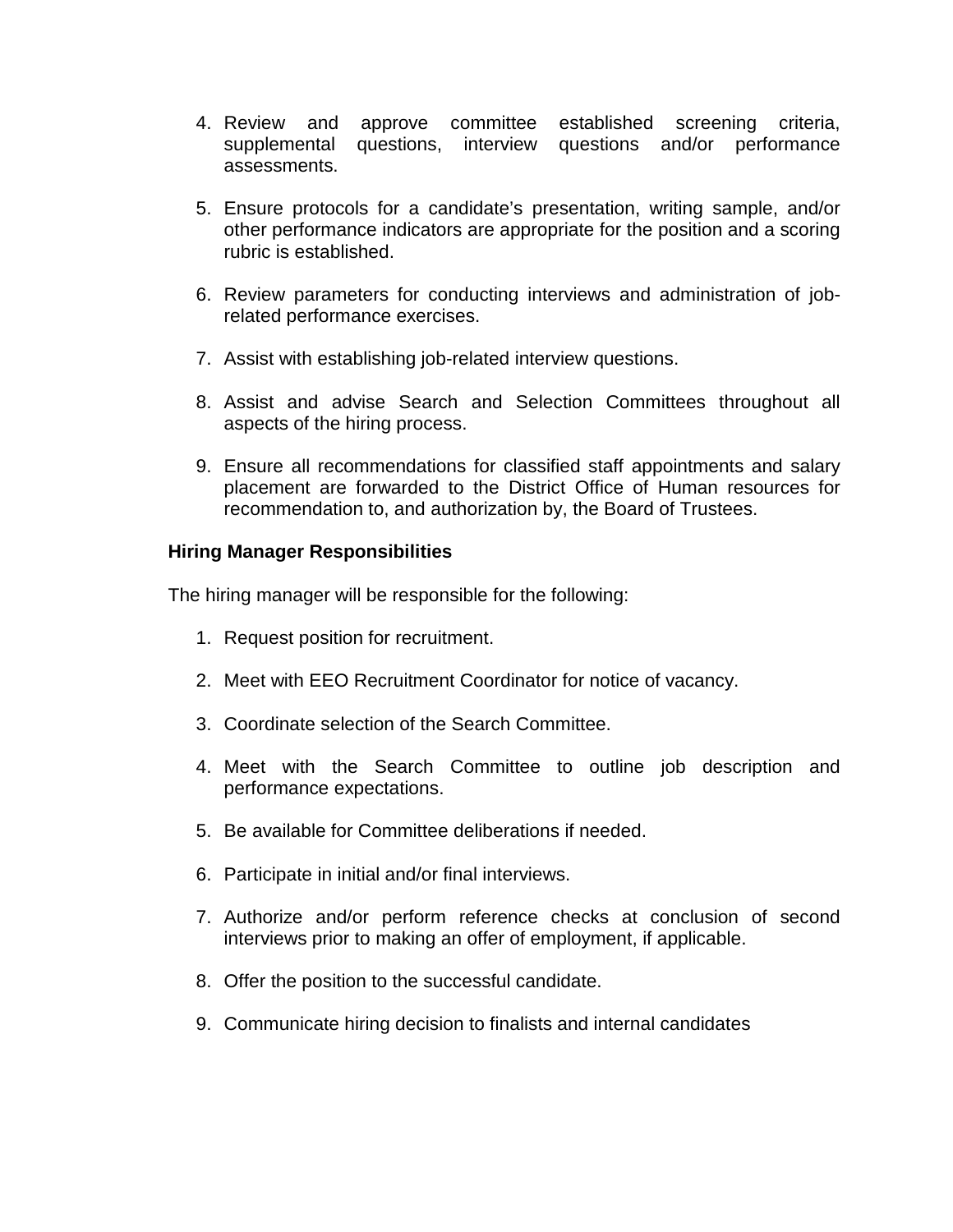### **III. SEARCH PROCESS**

In consultation with the College Personnel Services Office or District Office of Human Resources, the committee will determine the calendar for the steps in the search process, including the days and times of all committee meetings and an interview schedule sensitive to the needs of applicants and members of the Search Committee.

All applications will be screened by the Search Committee (or subset) to determine if the applicant meets the job required minimum qualifications.

Each eligible applicant who meets minimum qualifications will be independently assessed by each member of the Search Committee.

Committee members will not discuss ratings, rankings, or recommendations of candidates until all evaluations have been completed by each committee member.

Following the independent assessment, the committee will discuss the ratings and evaluate the merits of the candidates to determine if there is an adequate pool of qualified candidates with which to proceed to the interview phase. If yes, the committee will determine which candidates to invite for interview.

If the pool is deemed inadequate by the committee, the Committee Chair will discuss the matter with the hiring manager and the EEO Recruitment Coordinator. In such an event, the hiring manager will meet with the full committee to discuss and explore alternatives. Alternatives would include: (a) an agreement, based on additional or clarifying information from the hiring manager, that the committee will re-evaluate the current pool for possible continuation of the process; (b) a determination of the need for an immediate new search; or (c) a determination to discontinue the process and defer opening the position for a period of time. If the committee and the hiring manager do not reach an agreement on how best to proceed, the Vice Chancellor of Human Resources will be consulted and will assist in making the final determination.

### **Selection of Candidates for First Interview Process**

Candidates selected for an interview will be contacted by the EEO Recruitment Coordinator. Candidates not selected for the position will be notified.

All interview questions and job-related exercises will be the same for each candidate.

Committee members will independently assess each candidate using the rating criteria developed by the Search Committee.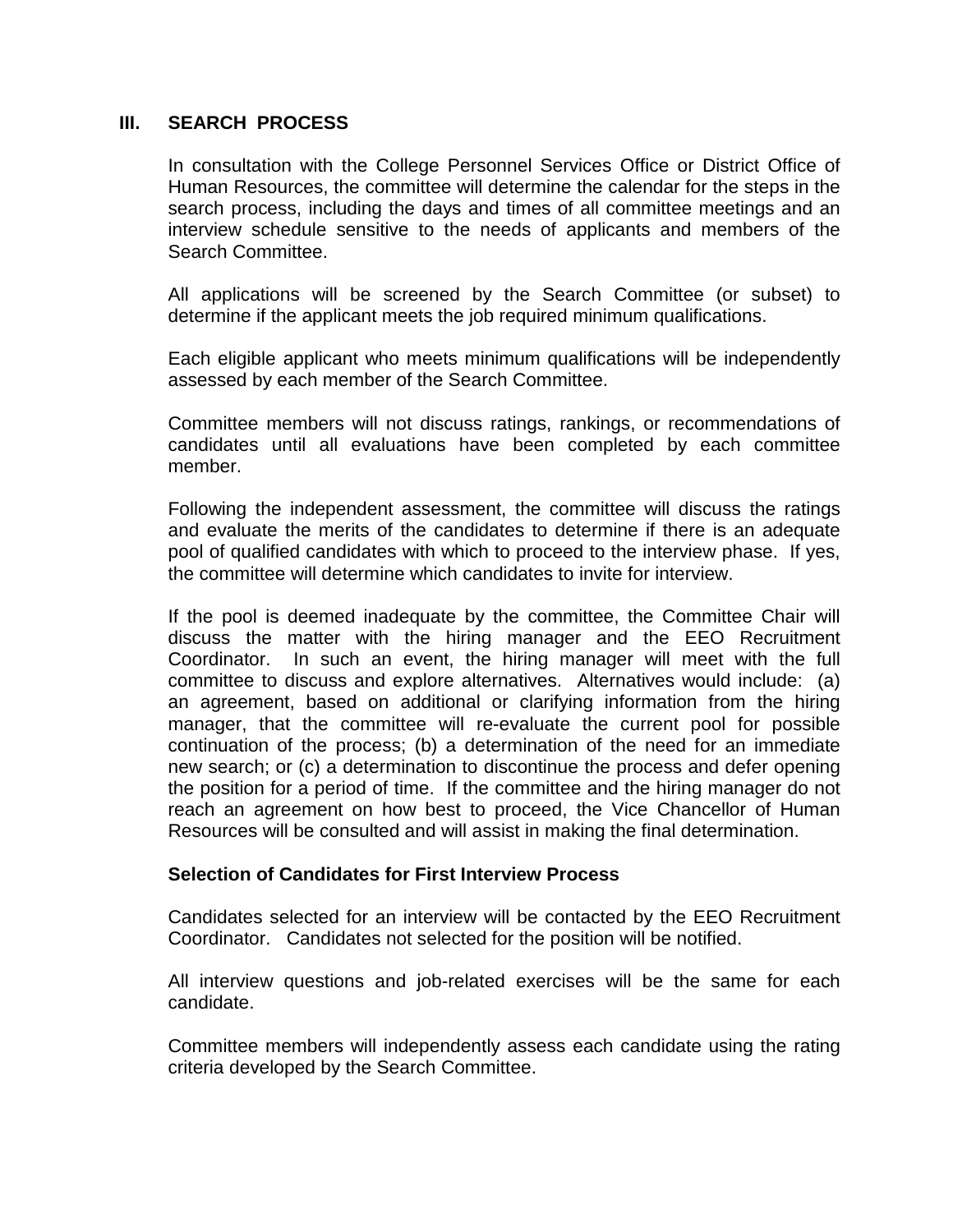The EEO Recruitment Coordinator will provide the Search Committee with a summary of the interview scores to assist with the deliberation process.

### **Selection of Finalists for Second Interview Process**

The committee will deliberate and, endeavor to select three (3) to five (5) candidates to be recommended as finalists to the hiring manager. The unranked list of finalists will be forwarded to the hiring manager.

If the Search Committee is unable to recommend a minimum of three (3) or a maximum of five (5) finalists, the Committee chair will consult with the hiring manager to clarify the rationale for the number of finalists recommended. If, after discussion, the hiring manager is not satisfied with the number of finalists, the hiring manager will meet with the full committee to discuss alternatives and together determine how best to move forward.

In the case of an unresolved disagreement between the committee and the hiring manager over fewer than three (3) finalists, the hiring manager may (a) begin a new search and post an announcement, or (b) discontinue the process and defer opening for a period of time. If this position is opened within six months of the recruitment closing date, the manager will have the option to reconvene the same Search Committee for the second recruitment effort. Any changes to committee participants will be requested through the impacted constituent group.

# **IV. SELECTION COMMITTEE**

If the hiring manager did not participate on the Search Committee, he/she will form a Selection Committee to conduct second interviews of finalists. The Selection Committee will consist, at a minimum, of the hiring manager and the Chair of the Search Committee or committee designee. The non-voting EEO Recruitment Coordinator may also be present to serve as an advisor to the Selection Committee. The hiring manager will have discretion with regard to the number and position of any additional Selection Committee members; however, it is encouraged that additional members represent a balance of constituent groups or those interfacing most closely with the position.

The Selection Committee will review the list of finalists and be required to sign a *Confidentiality and Conflict of Interest Form* prior to the interview, to ensure that all candidates will be treated fairly and consistently throughout the process. Pursuant to the District Nepotism Policy, all personal relationships with applicants will be disclosed on the *Confidentiality and Conflict of Interest Form* which will be provided to the Recruitment Coordinator.

# **Selection Committee Responsibilities**

The Selection Committee members will be responsible for the following: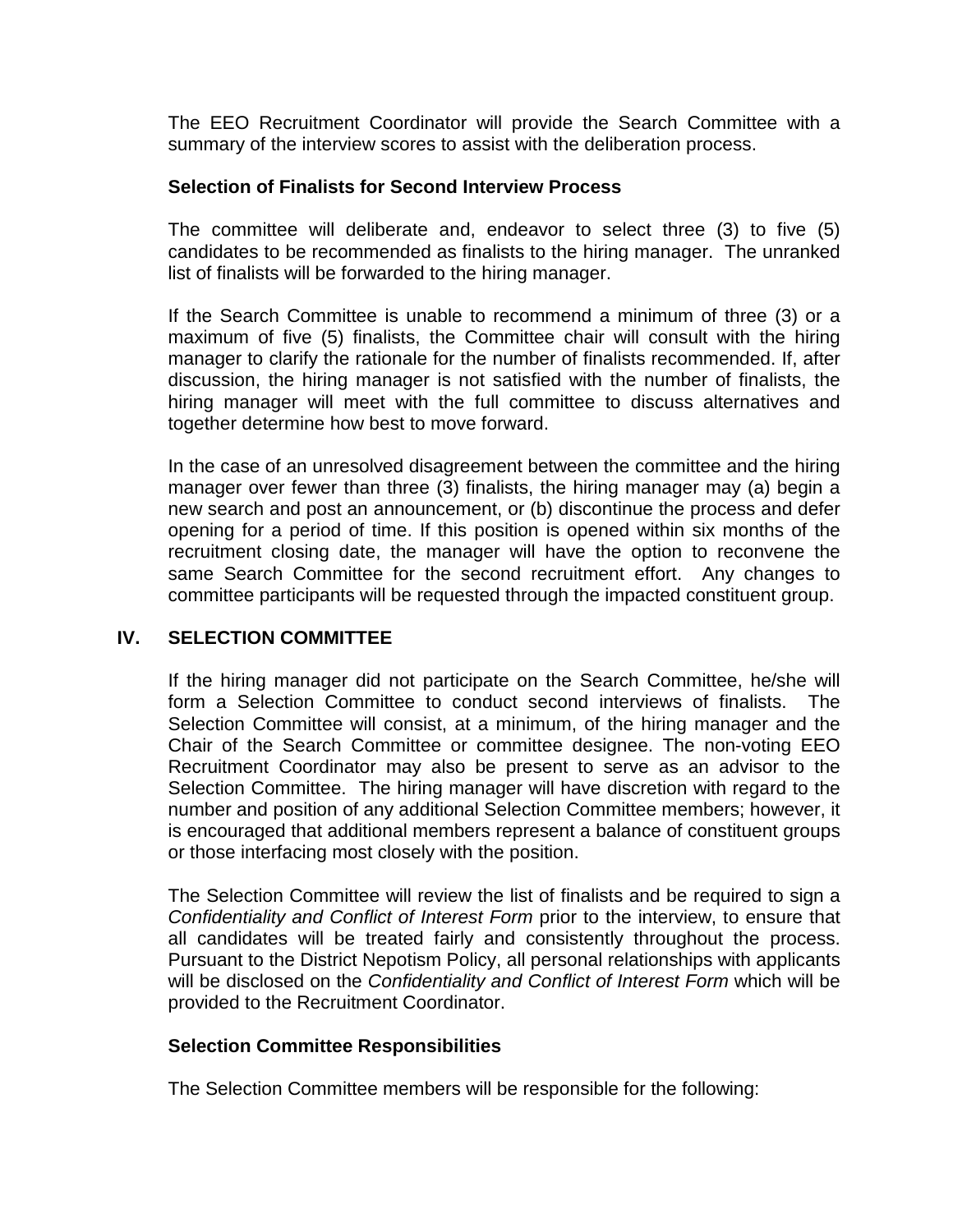- 1. Support the District's commitment to the pursuit of diversity.
- 2. Interview finalists who were forwarded by the Search Committee for consideration (unless the applicant declines the invitation to interview).
- 3. Develop an interview schedule that is sensitive to the needs of applicants and the needs of every member of the Selection Committee.
- 4. Discuss and develop job related interview questions, which may include scenario questions.
- 5. Treat each applicant equitably, respectfully, and conscientiously.
- 6. Honor the confidentiality and integrity of the process.

### V. **SELECTION PROCESS**

The Selection Committee will conduct final interviews and deliberate. The hiring manager will make the selection of the successful candidate.

After a candidate is selected, the following will occur:

- 1. Reference checks will be conducted prior to notifying the successful candidate.
- 2. The hiring manager will confirm the candidate's acceptance and start date, contingent upon Board approval.
- 3. For external candidates, salary placement will be recommended by the hiring manager, or if above mid-range, the Vice Chancellor of Human Resources, following a review of salary history. For internal candidates, the salary calculation will be made by Human Resources in accordance with the current bargaining agreement.
- 4. If the position is at the college level, the College President will be notified prior to notification to the District Office of Human Resources.
- 5. If the position is at the District level, the Vice Chancellor of Human Resources will be notified of the selected candidate.
- 6. All recommendations for classified staff appointments and salary placement will be forwarded to the District Office of Human Resources for recommendation to, and authorization by, the Board of Trustees.